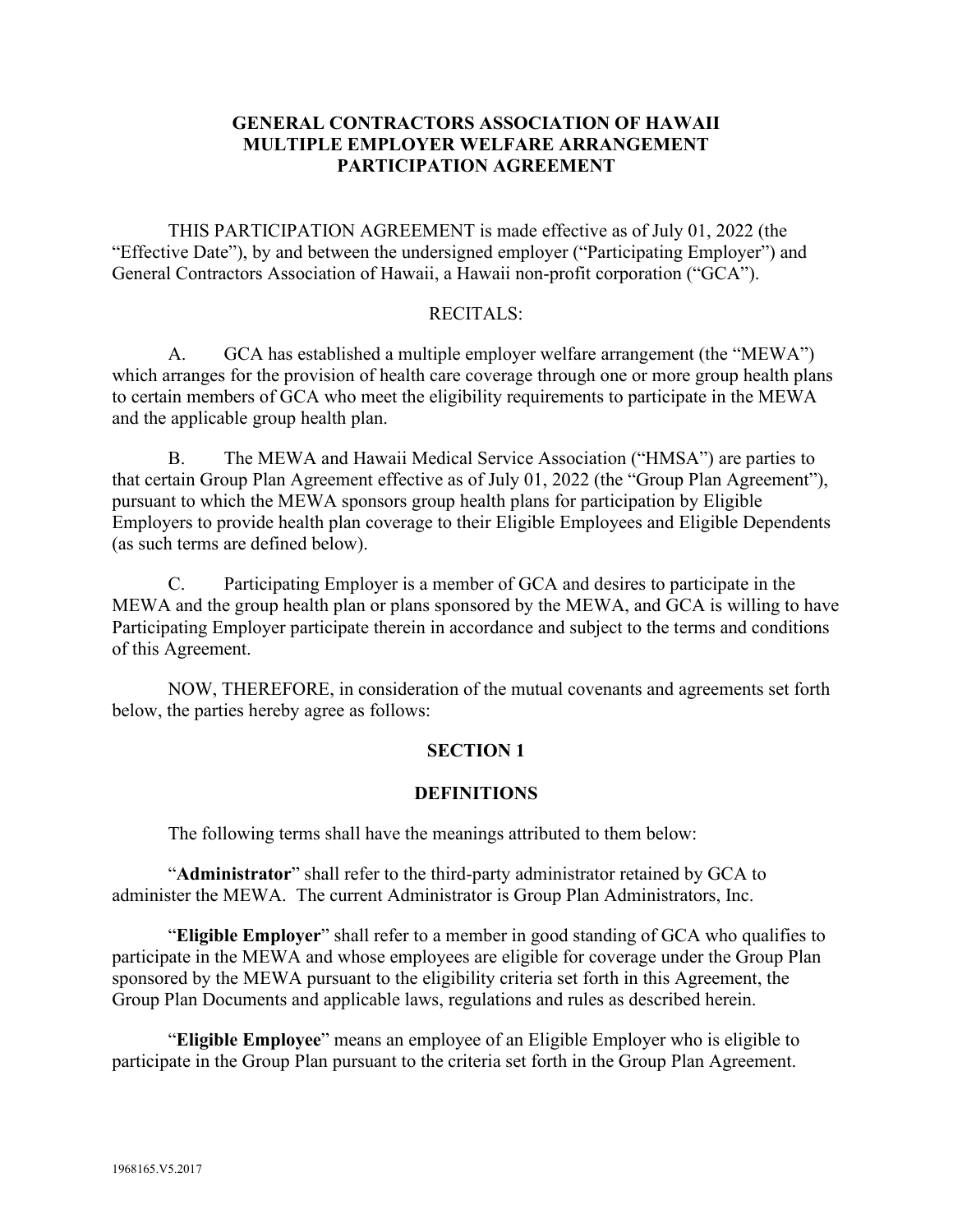"**Eligible Dependent**" means a dependent of an Eligible Employee who is eligible to participate in the Group Plan pursuant to the criteria set forth in the Group Plan Agreement.

"**Group Plan**" means an HMSA health plan sponsored by the MEWA pursuant to the Group Plan Agreement.

"**Group Plan Documents**" means the Group Plan Agreement and all other documents or electronic communication by HMSA or an affiliate of HMSA that describe the medical, drug, vision or dental benefits available to Members enrolled in a Group Plan together with any summary plan descriptions, plan forms and other communications relating to the Group Plan or benefits offered under the Group Plan.

"**Members**" means Eligible Employers, Eligible Employees and Eligible Dependents enrolled in an HMSA Group Plan.

## **SECTION 2**

### **PARTICIPATION IN MEWA**

2.1 Participating Employer shall participate in the Group Plan through the MEWA. GCA accepts Participating Employer for participation in the MEWA, subject to the terms and conditions of this Agreement, the Group Plan Documents and any other agreement or rules, regulations or policies governing the formation and operation of the MEWA (collectively, the "MEWA Agreements") entered into or adopted by GCA. Participating Employer agrees to be bound by the terms of the MEWA Agreements, as currently in effect and as may be amended from time to time in the future. The Administrator shall promptly notify the Participating Employer of any material amendment to the MEWA Agreements.

2.2 Participating Employer understands and agrees that GCA, in its sole and absolute discretion, shall select all service vendors, health plans and insurance carriers to be retained by the MEWA. Participating Employer has selected to participate in the HMSA Preferred Provider Plan or HMSA Health Plan Hawaii Plus Plan with or without corresponding Vision/Dental Rider Group Plan (the "Selected Plan").

2.3 The Group Plan sponsored by the MEWA is limited to that set forth in, and are subject to all terms and conditions of, the applicable MEWA Agreements and the Group Plan Documents, including, without limitation, the provisions of such MEWA Agreements and the Group Plan Agreement respecting the categories of GCA members eligible to participate in the MEWA, classification of employees eligible for benefits, applicable waiting periods, the amount and types of benefits available, and the circumstances under which benefits may become unavailable or may terminate, subject to the requirement that said benefits shall conform to the requirements of the Patient Protection and Affordable Care Act, Public Law No. 111-148 (the "ACA"); the Hawaii Prepaid Health Care Act, Hawaii Revised Statutes ("HRS") Chapter 393, and any other law, statute or regulation governing benefits provided by employer sponsored group health plans in Hawaii, as the same may be amended from time to time.

2.4 Participating Employer must satisfy the following requirements in order to qualify for participation in the Group Plan: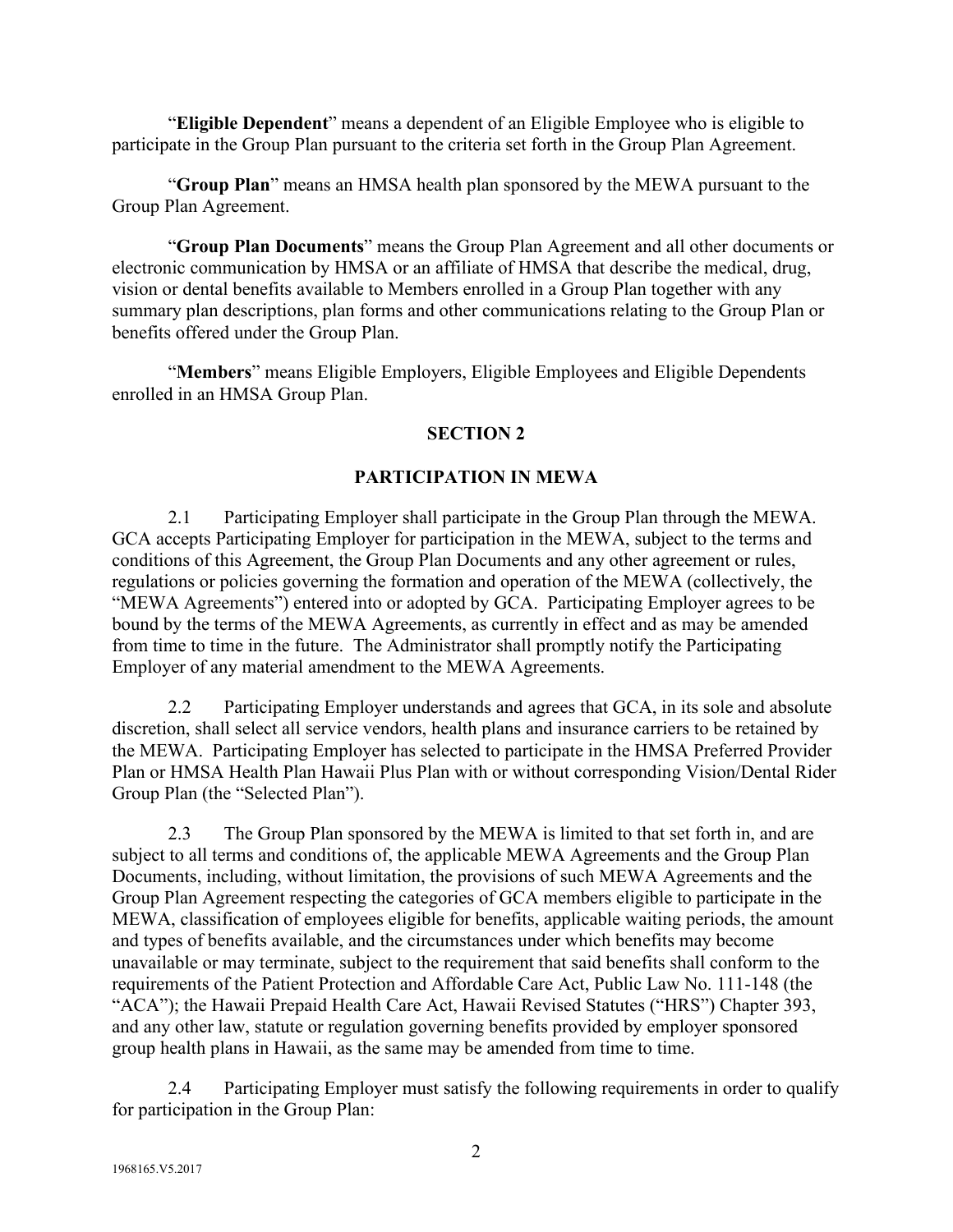(a) Only active employees working at least twenty (20) hours a week for four (4) consecutive weeks will be eligible to participate in the MEWA.

(b) For employers who are sole proprietorships, partnerships, limited liability companies and corporations with only one shareholder, the owner-employees of the business are eligible to participate in the MEWA Group Plan only if the employer has additional nonowner employees who will also participate in the health plan. For corporations with more than one shareholder, shareholder-employees are eligible to participate if either (1) there is more than one shareholder-employee participating in the Group Plan or (2) there are non-owner employees who will participate in the Group Plan.

By executing this Agreement, Participating Employer represents, warrants and certifies that it satisfies, and will continue to satisfy during the term hereof, the foregoing requirements to qualify for participation in the MEWA and the Group Plan.

### **SECTION 3**

## **PLAN ADMINISTRATION**

3.1 All payments due from Participating Employer for the coverage of its Eligible Employees and Eligible Dependents under the Selected Plan shall be made directly by the Participating Employer to HMSA in the amount and manner set forth in the current Group Plan Documents. Late payments shall accrue interest at the rate set forth in the Group Plan Document. Participating Employer understands and agrees that in the event that it fails to make timely payments to HMSA as required by the Group Plan Document, HMSA may terminate Participating Employer's coverage for failure to pay dues, to be effective as of the first date for which dues were not received, unless all dues are brought current within ten (10) days of HMSA's provision of written notice of delinquency to Participating Employer.

3.2 In the event that Participating Employer's participation in the Selected Plan is terminated pursuant to this Section, Participating Employer's participation in the MEWA shall also terminate and Participating Employer will be ineligible for further participation in the MEWA and may only be able to rejoin the Plan during the next enrollment period, which shall be determined in the sole and absolute discretion of HMSA and GCA. The Administrator will distribute the Group Plan Documents to Members. Participating Employer shall cooperate and assist in such distribution as requested.

3.3 All benefits provided or made available by a Participating Employer to its Eligible Employees and Eligible Dependents through the Selected Plan are considered to be provided under an "employee welfare benefit plan" within the meaning of Section 3(1) of the Employee Retirement Income Security Act of 1974 ("ERISA") that is maintained by a "group or association of employers" within the meaning of section 3(5) of ERISA. If Participating Employer is an Applicable Large Employers ("ALEs") under the ACA, it shall be responsible for preparing IRS Forms 1094-C and 1095-C, transmitting the forms to the Internal Revenue Service and distributing copies of the Forms 1095-C to Members to satisfy employer reporting requirements under the ACA.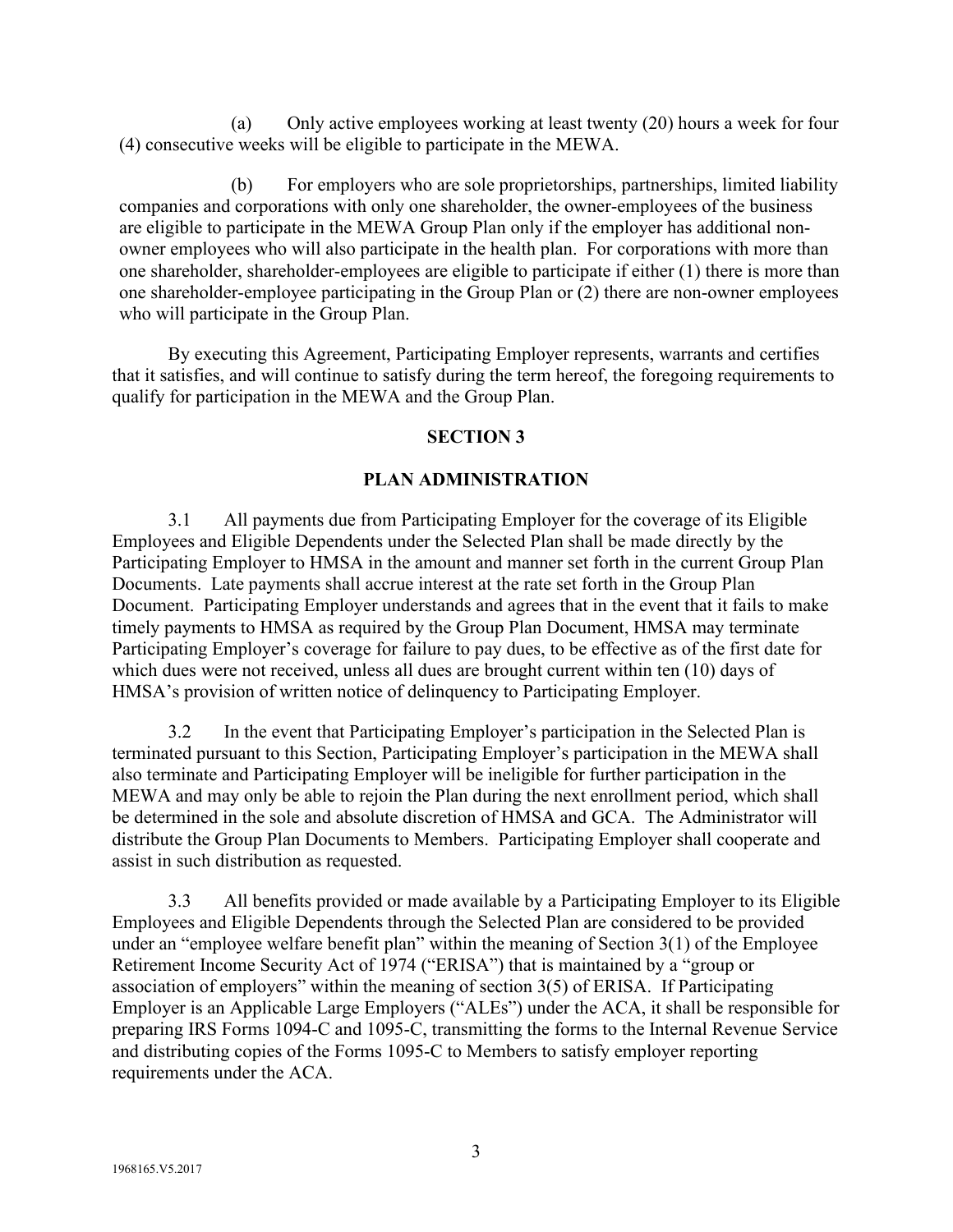### **SECTION 4**

### **PARTICIPATING EMPLOYER RESPONSIBILITIES**

4.1 Concurrently with the execution of this Agreement, Participating Employer shall provide the Administrator and HMSA with a complete and accurate list of its Eligible Employees and Eligible Dependents who are to receive Group Plan coverage, and any other information necessary for the administration and payment of benefits.

4.2 Participating Employer shall, at all times during the term of the Agreement, meet all state and federal employer requirements, including, but not limited to:

- (a) Having a current federal employer identification number;
- (b) Having a Hawaii General Excise Tax License and Department of Labor

Number;

(c) Having unemployment and temporary disability insurance for each of its employees, except that it need not provide unemployment or temporary disability insurance for immediate family members (spouse, children or parents) of the owner or proprietor, if such individuals are employed by the Participating Employer;

- (d) Having worker's compensation insurance for each employee;
- (e) Deducting FICA taxes from employees; and

(f) Being in compliance with Hawaii's Prepaid Health Care Act and the Public Health Service Act Section 2708 as to enrollment of and waiting periods applicable to eligible employees and eligible dependents.

Participating Employer shall submit a statement attesting to its compliance with these requirements, as well as a description of the nature of its business, at the time of initial enrollment in the Group Plan and annually thereafter during the open enrollment period or as requested from time to time by the Administrator. Misstatement or falsification of this information shall be grounds for immediate termination of participation in the MEWA.

4.3 Participating Employer agrees to respond promptly and accurately to any request or questionnaire by Administrator to assess compliance with the state and federal employer requirements. Upon request, Participating Employer shall provide documentation to show that all state and federal employer requirements have been satisfied.

4.4 Participating Employer shall submit to HMSA a membership report form or electronic report containing the name of Eligible employees and Eligible dependents whose coverage is to be terminated on the first day of the following month. The membership report form must be received by HMSA (a) at the location indicated on the membership report form; and (b) before the close of HMSA's business hours on the last business day before the beginning of the month that the terminations are to take effect. A copy of the report form shall be simultaneously provided to the Administrator, along with a listing of any known changes in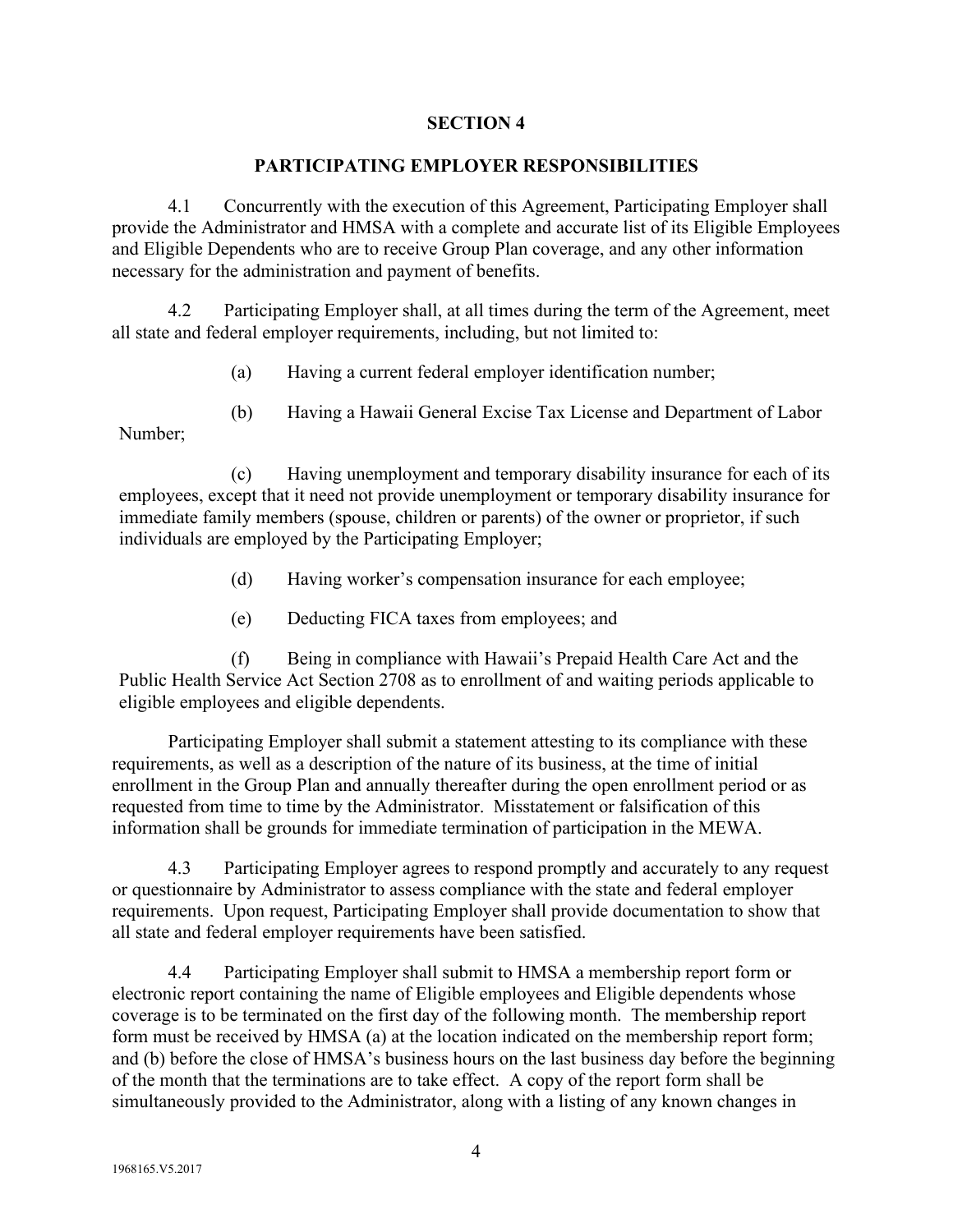Members' contact information that have been reported to the Employer since the filing of the previous membership report.

Termination requests for dates other than the first of the month must be in writing and received by HMSA before the close of HMSA's business hours one business day before the intended effective date. Termination requests received after the close of business shall be deemed received on the next business day. The termination will be effective on the first business day after the day that HMSA receives the written request.

Participating Employer may not retroactively terminate an Eligible Employee's coverage. Terminations will be effective only on a prospective basis.

4.5 Participating Employer hereby grants to GCA, the Administrator, HMSA and their authorized agents or representatives the right to examine during regular business hours the payroll lists and payroll records of Participating Employer, as may be reasonably necessary for the determination or substantiation of the contribution rates or benefits provided through the MEWA. Participating Employer agrees to provide GCA or the Administrator with all information required for the completion and filing of required reports, returns, or applications, as necessary for the MEWA to remain in compliance with all applicable laws and regulations.

4.6 If litigation is required to obtain access to Participating Employer's records or to collect additional billings that result from review of the records, all costs, including, but not limited to, reasonable attorneys' fees, incurred in obtaining the review shall be paid by Participating Employer.

4.7 Participating Employer agrees to timely pay and immediately reimburse GCA for any taxes, penalties, fees or other costs that may arise from Participating Employers' participation in the MEWA or failure to transmit (a) timely information to GCA, the Administrator or HMSA or (b) payments due to HMSA.

# **SECTION 5**

### **TERM AND TERMINATION**

5.1 This Agreement shall commence on the Effective Date and shall continue until June 30, 2023 (the "Initial Participation Period"). Thereafter, this Agreement shall automatically renew for successive one-year period unless terminated as set forth below. The effective date of the benefits provided through the MEWA shall be separately determined by HMSA.

(a) Participating Employer may elect to withdraw from the MEWA at the end of the Initial Participation Period.

(b) After the Initial Participation Period, Participating Employer may elect to withdraw from the MEWA only during the Annual Open Enrollment Period.

(c) Upon a breach of this Agreement by either party, the non-breaching party may terminate this Agreement and Participating Employer's participation in the MEWA with ten (10) days advance written notice if such breach is not cured within such ten (10) day period.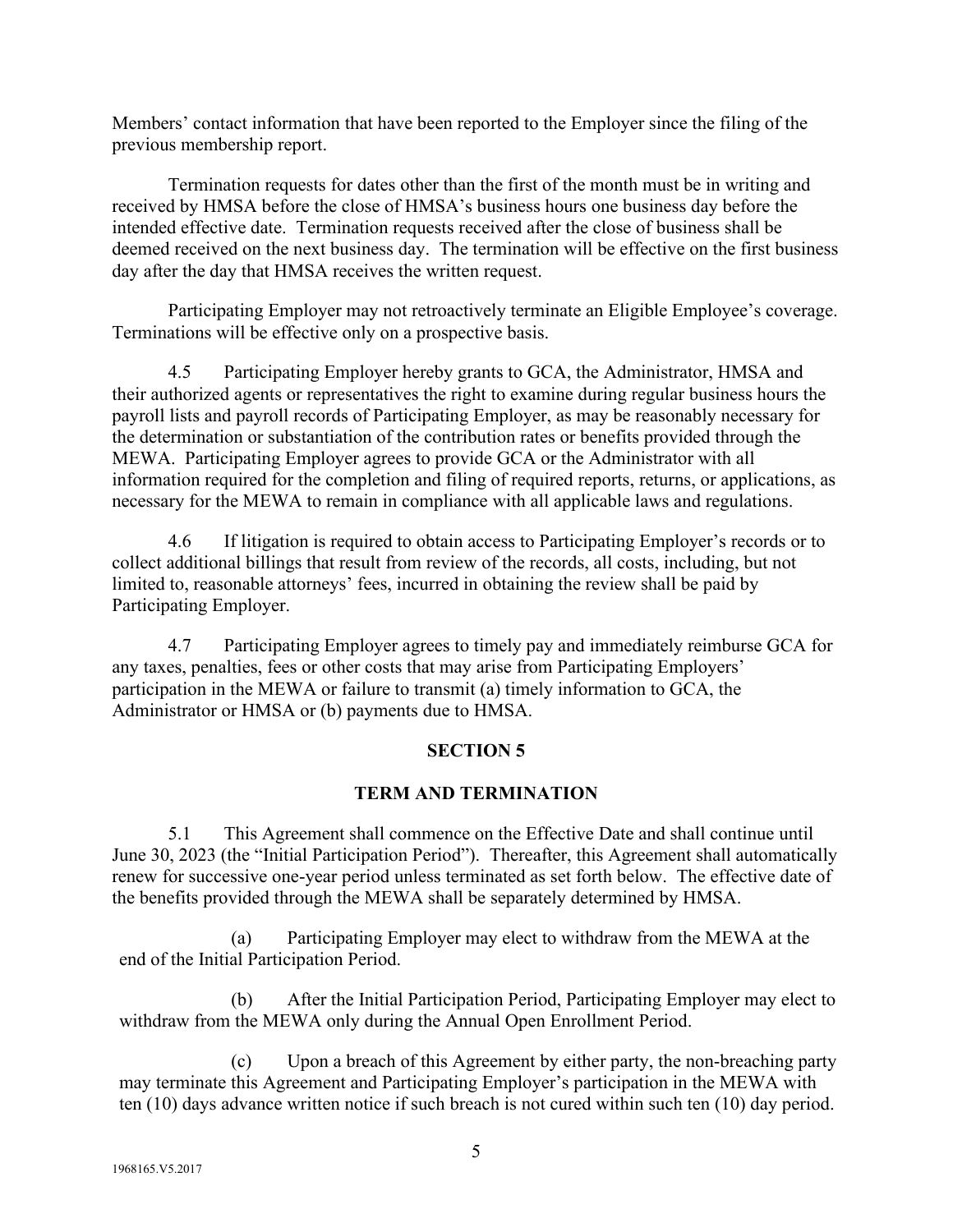(d) This Agreement and Participating Employer's participation in the MEWA shall terminate in the event Participating Employer ceases to be a member in good standing of GCA.

(e) GCA may terminate this Agreement and the participation of the Participating Employer in the event that GCA's Board of Directors votes to terminate operations of the MEWA, provided that it must give Participating Employer no less than sixty (60) days written notice of such termination.

5.2 Upon termination of this Agreement, both parties agree to take whatever actions are necessary to effect the termination of the Participating Employer's participation in the MEWA.

### **SECTION 6**

### **MISCELLANEOUS**

6.1 Assignment. This Agreement shall inure to the benefit of and be binding upon the Parties, their successors and assigns. However, neither party hereto shall assign or otherwise transfer its interest in this Agreement without the prior written consent of the other party hereto, and any such attempted assignment or transfer without prior written consent shall be void.

6.2 Compliance with Laws. Each party and its respective employees, subcontractors, and agents, will abide by and perform its obligations under this Agreement in accordance with all applicable laws, including without limitation; ERISA, the Internal Revenue Code, the Health Insurance Portability and Accountability Act of 1996 ("HIPAA"), as amended by the Health Information Technology for Economic and Clinical Health ("HITECH") Act, Title XIII of the American Recovery and Reinvestment Act of 2009, Pub. L. No. 111-5, as they may be amended from time to time, and the HIPAA implementing regulations, codified at 45 C.F.R. Parts 160 and 164, Subparts A & E and Subparts A & C (respectively the "Privacy Rule" and "Security Rule").

6.3 Confidentiality. The parties, their employees, agents and representatives will maintain the privacy and confidentiality of all protected health information and individually identifiable information regarding Members in accordance with the above-referenced statutes and regulations, assure the accuracy of Members' records as required by applicable law and maintain such records for a minimum of ten (10) years or for such other period as may be required by applicable law. The parties acknowledge and agree that, in the course of performing hereunder, protected health information and other data protected by law may be exchanged by the parties. With respect to such data the parties will comply with the laws referenced in Section 6.2 and other applicable statutes and regulations.

6.4 Arbitration. In the event of any dispute arising under this Agreement, the Parties shall meet and confer in good faith to try to find a resolution. If such efforts are not effective in resolving the dispute, the dispute shall be finally determined by binding arbitration before a single arbitrator in Honolulu, Hawaii, pursuant to the Rules, Procedures, and Protocols of Dispute Prevention and Resolution, Inc., a Hawaii corporation, or its successor ("DPR"), except that in the event of any conflict between those rules and the rules set forth herein, the rules set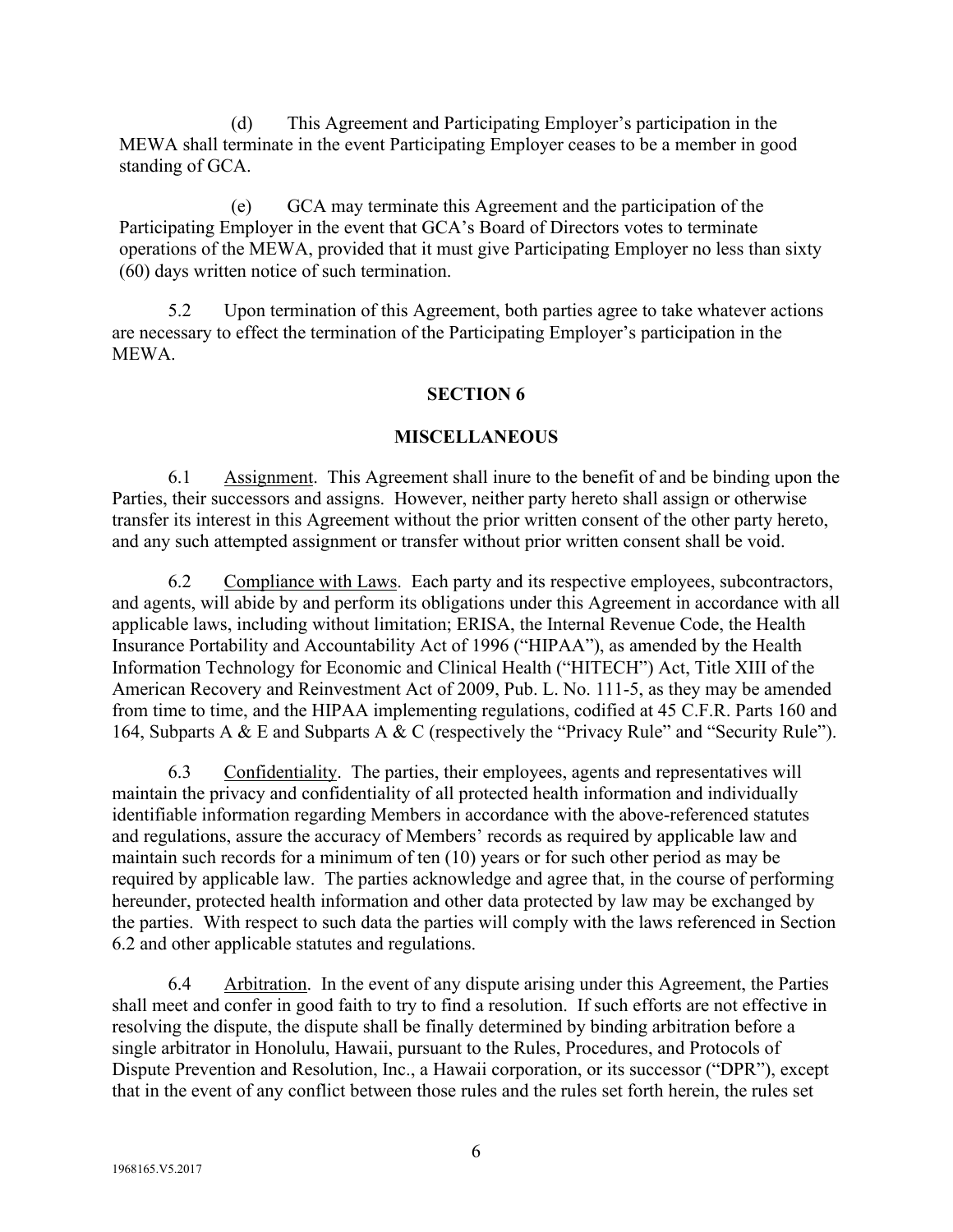forth herein shall control. The results of the arbitration shall be conclusive and binding on the parties, and judgment may be entered upon the award and may be enforced by appropriate judicial action in accordance with HRS Chapter 658A, as amended. The Arbitrator shall have the power to grant all legal and equitable remedies, including, but not limited to, injunction, specific performance, reformation, cancellation, accounting and compensatory damages; provided, however, that the Arbitrator shall not be empowered to award penalties, forfeitures, punitive damages, or attorney's fees. The Arbitrator shall issue a written reasoned decision setting forth the parties' contentions, findings of fact and conclusions of law applying Hawaii law within thirty (30) days of the conclusion of the arbitration of each dispute.

6.5 Costs and Attorneys' Fees. In the event that arbitration is required to resolve any dispute arising out of or relating to this Agreement, the prevailing party shall be entitled to recover its reasonable attorneys' fees and costs of the arbitration, as well as any and all attorneys' fees and costs related to any appellate or post-arbitration proceedings.

6.6 Non-Waiver. The waiver of any breach of any term, covenant of condition herein contained shall not be deemed to be waiver of such term, covenant or condition or any subsequent breach of the same or any other term covenant or condition herein contained.

6.7 Counterparts. The parties agree that this instrument may be executed in counterparts, each of which shall be deemed an original, and said counterparts shall together constitute one and the same instrument, binding all of the parties hereto, notwithstanding that all of the parties are not signatories to the original or the same counterparts. For all purposes, including, without limitation, recordation, filing and delivery of this instrument, duplicate, unexecuted and unacknowledged pages of the counterparts may be discarded and the remaining pages assemble as one document.

6.8 Facsimile Signatures. Facsimile (fax) signatures on this Agreement will be binding and effective for all purposes and shall be treated the same as original signatures on the original documents.

6.9 Governing Law; Jurisdiction. Except to the extent preempted by any federal law, this Agreement will be construed under and pursuant to the laws of the State of Hawaii, without regard to principles of conflicts of law, and applicable federal laws, as if the negotiations, execution, delivery, consummation hereof, and the performance and considerations of said Agreement took place in Hawaii.

6.10 Notices. Any notice required or permitted to be given shall be in writing, delivered to the other Party personally or by certified mail, return receipt requested, and by e-mail.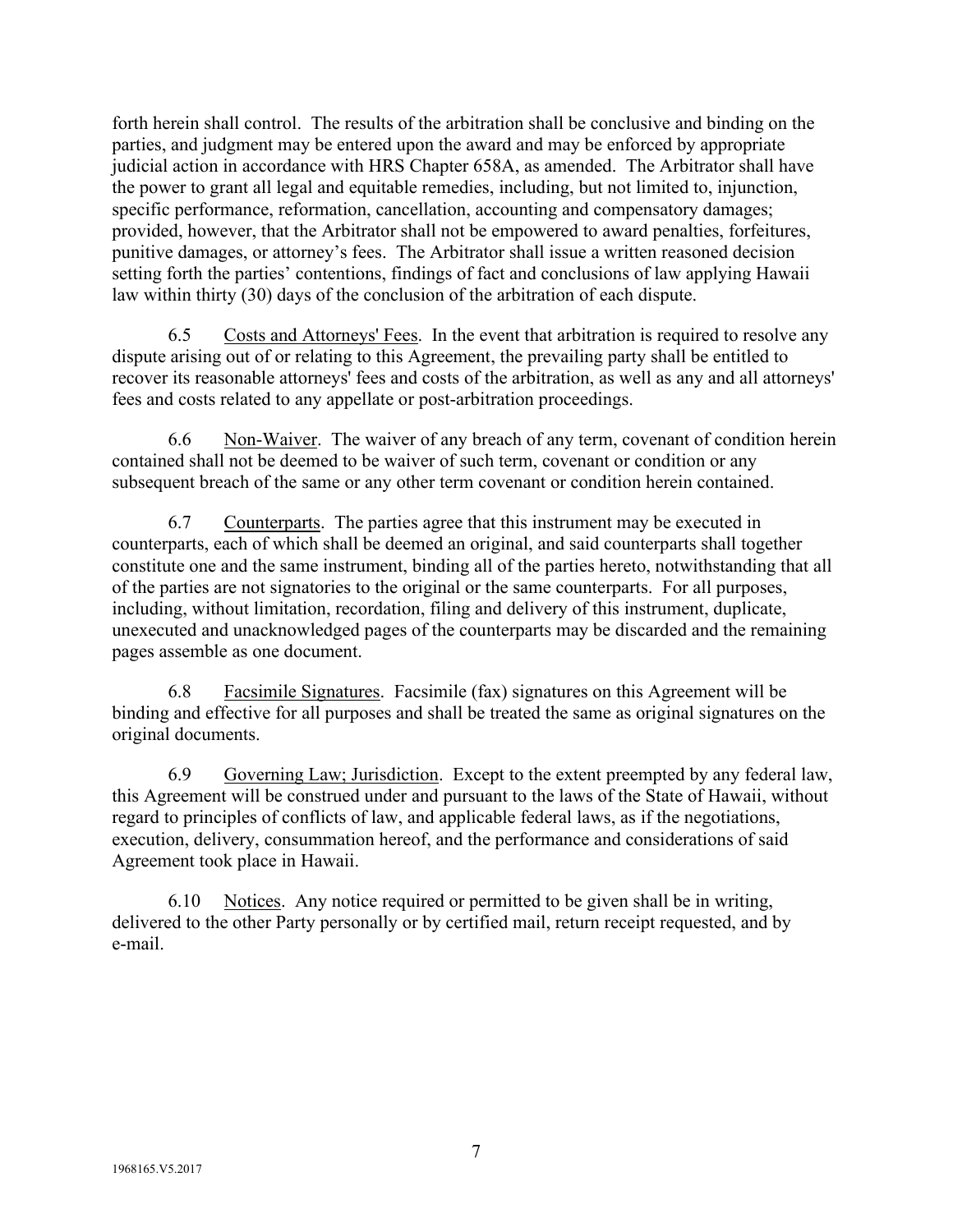Notices due to Participating Employer shall be addressed to:

| Name:           |  |
|-----------------|--|
|                 |  |
| Company:        |  |
| Address:        |  |
|                 |  |
| City/State/Zip: |  |
| E-mail:         |  |

Notices due to GCA shall be addressed to:

General Contractors Association of Hawaii 1065 Ahua Street Honolulu, HI 96819 Attention: Gladys Hagemann, Deputy Director

E-mail: [Gladys@gcahawaii.org](mailto:Gladys@gcahawaii.org)

If either party shall move into another location, notices may be addressed to such new location of which the other party has actual notice.

6.11 Severability. In the event that any condition or provision in any paragraph of this Agreement is held by a court of competent jurisdiction from which there is no appeal to be invalid or illegal or contrary to public policy, the Agreement will be construed as though that provision or condition did not appear therein and the remaining provisions of this Agreement will continue to full force and effect.

6.12 Amendment. No part of this Agreement may be amended or changed in any way without the prior written consent of both parties. Any amendment to this Agreement must be made in writing and signed by both parties.

6.13 Paragraph Headings. The paragraph headings are for convenience only and shall not be deemed to affect in any way the language of the provisions to which they refer.

6.14 Other Documents and Acts. The Parties hereto agree to: (a) execute and deliver to each other such documents, and (b) do such other acts and things, all as the other Party may reasonably request to carry out the intent of this Agreement.